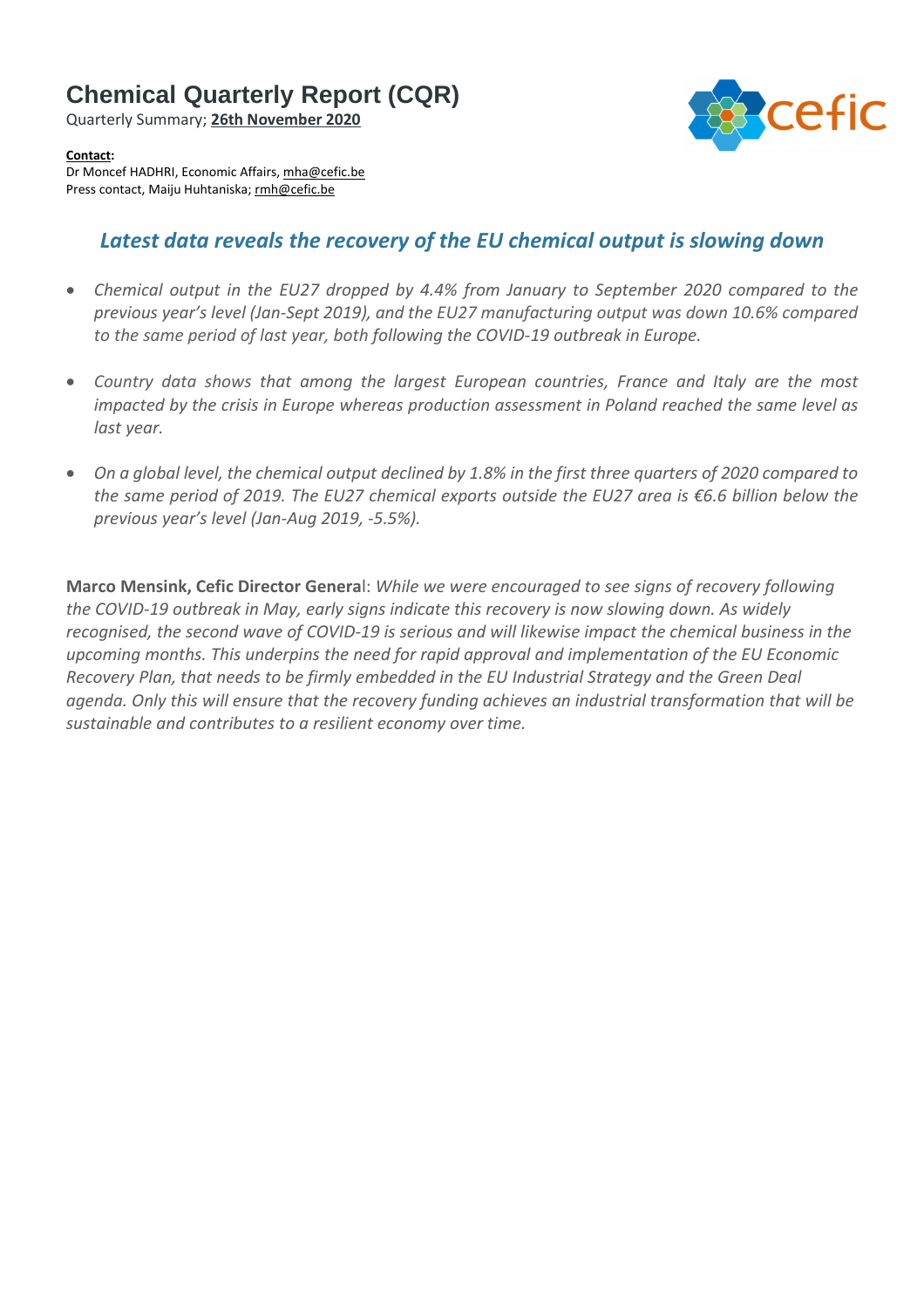# *Report*

*Key messages: Chemical output in the EU27 dropped by 4.4% from January to September 2020 compared to the previous year's level (Jan-Sept 2019), following the COVID-19 outbreak in Europe. Output in Q2-2020 (bottom) reported a drop of 8.7% compared to Q1-2020, followed by a significant increase (+6.1%) in Q3-2020 compared to the previous quarter of the same year.*

*Early signs indicate that the recovery which started in May this year, is now slowing down. As commonly recognised, the second wave of COVID-19 is serious, and will likewise impact the chemical business in the coming months.*

*The length and severity of the second wave are the key parameters to be followed to further assess the impact of COVID-19 to the business landscape the upcoming months.*

*The latest data shows that global chemical output declined by 1.8% in the first three quarters of 2020 compared to the same period of 2019. China is still the main driver contributing to the global growth.*

*China continued to perform well, and production curve has already experienced the V-shape. In September 2020, the Chinese production index booked the fifth consecutive increase, and output level was the highest one since ever. Time will tell us if the experience from the first wave of the pandemic will ensure better management of the pandemic second wave.*

#### *EU27 consumer confidence slipped*

*Businesssurvey data at the EU27 levelshowsthat the ESI (Economic Sentiment Indicator) index remained unchanged (October versus September). The ESI's stagnation reflected weaker confidence in services and, more so, among consumers, which was counterbalanced by a continued recovery of industry, retail trade and construction confidence.*

#### *Chart : EU consumer confidence index*



*Source: Eurostat Business & Consumer Survey, Nov 2020*

*As shown in the chart above, consumer confidence (-1.6) slipped as households reported growing concerns about the expected general economic situation and their expected financial situation, which were matched by more cautious intentions to make major purchases. Consumers' views on their past financial situation, by contrast, improved moderately.*

## *EU27 chemicals confidence continued its upward trend for the sixth consecutive month.*

*Following the historicalslump in March and April, the recovery of the Chemicals Confidence Indicator (CCI) continued in October 2020 for the sixth consecutive month. Chemicals business situation at present (blue curve) continued to improve in October 2020. Chemical production expectations for the months ahead (orange curve), registered a small drop in Oct-2020.*

*While the production assessment has more than recovered from the steep fall incurred after the outbreak of the COVID-19 pandemic, the export orders assessment is still ailing significantly below its historical average.*

*The business climate data shows that the recovery of the EU chemical industry which started in May this year is slowing down.*

*Chart: Business Climate for the EU27 Chemical sector*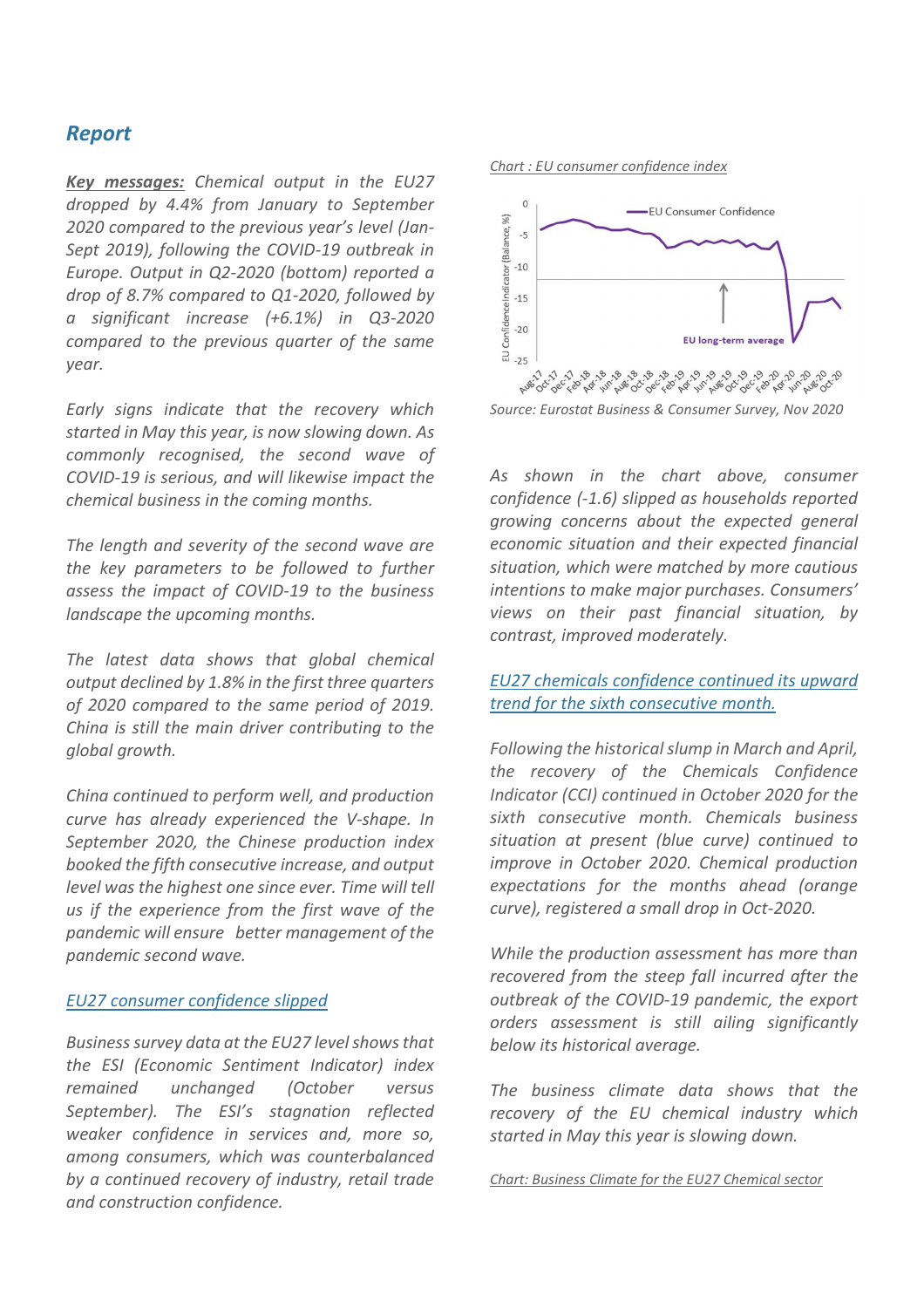

*Source: Eurostat and Cefic Analysis, Nov 2020*

## *EU27 manufacturing output: 10.6% below the previous year's level (Jan-Sep 2019)*

*EU27 manufacturing output was down 10.6% during the first three quarters of 2020, compared to the same period of 2019.*

|  |  |  | Chart: Output growth for EU key manufacturing sectors |  |
|--|--|--|-------------------------------------------------------|--|
|  |  |  |                                                       |  |

| 2018   | 2019   | Jan-Sep- | Jan-Sep- |                                              |
|--------|--------|----------|----------|----------------------------------------------|
|        |        |          |          | Jan-Sep                                      |
|        |        | 2019     | 2020     | (20/19)                                      |
| $-0,1$ | $-6,6$ | 103,8    | 74,5     | $-28,2$                                      |
| 0,3    | $-4,9$ | 100,6    | 85,0     | $-15,5$                                      |
| $-1,7$ | $-3,9$ | 99,4     | 85,1     | $-14,4$                                      |
| 3,2    | $-1,2$ | 110,3    | 95,0     | $-13,9$                                      |
| $-1,6$ | $-3,0$ | 93,9     | 81,0     | $-13,7$                                      |
| 1,8    | $-1,9$ | 109,2    | 94,6     | $-13,4$                                      |
| $-0,3$ | $-0,7$ | 106,1    | 94,1     | $-11,3$                                      |
| 0,4    | $-1,1$ | 107,7    | 95,8     | $-11,1$                                      |
| 2,3    | $-3,6$ | 106,9    | 97,8     | $-8,5$                                       |
| 1,6    | 0,0    | 109,2    | 101,1    | $-7,5$                                       |
| 0,9    | $-1,5$ | 102,6    | 97,6     | $-4,9$                                       |
| $-1,6$ | $-1,9$ | 101,5    | 96,8     | $-4,6$                                       |
| $-0,5$ | $-1,0$ | 101,4    | 96,9     | $-4,4$                                       |
| 1,0    | 1,5    | 105,0    | 102,3    | $-2,6$                                       |
| 1,5    | $-1,0$ | 106,9    | 95,6     | $-10,6$                                      |
| 2,3    | 2,8    | 110,7    | 104,2    | $-5,9$                                       |
|        |        |          |          | Course Eurostat and Cofie Apolysis, Nov 2020 |

*Source: Eurostat and Cefic Analysis, Nov 2020*

*Sectoral data showsthat among the largest EU27 manufacturing sectors, automotive is most impacted by the crisis compared to the other European sectors: Production of automotive lost more than 28% of its original level reached in the first three quarters of 2019, followed by basic metals with a drop of about 15.5%.*

*Electrical appliances and chemicals sectors registered a decrease of about 4.5% during the same period. Finally, food and beverage sector is the least impacted by the crisis compared to the other sectors with a drop of 2.6%.*

## *EU27 chemical production: 4.4% below the previous year's level (Jan-Sep 2019)*





*Source: Eurostat and Cefic Analysis, Nov 2020*

*Output was 4.4% below the previous year's level (Jan-Sep-2020 versus Jan-Sep-2019).*

## *France and Italy suffered the most whereas Poland the less*

*Country data shows that among the largest European countries, France and Italy are most impacted by the crisis compared to the other European countries. Their productions were at least 10% below the previous year's level, followed by Spain, Belgium and Portugal with a drop of about 4.0%.*

*Our monthly analysis shows that in September 2020, production level in Spain was far above the level of September 2019 (+5.1%). Production assessment in Poland shows a similar result during the same period. Belgium reported fewer positive changes (+3.5%).*

*With +1.6%, Germany showed less spectacular improvement. Finally, production level in France (-11.7%) and Italy (-6.7%) are still significantly below previous year'slevel and far below itslongterm average. The Netherlands and Germany registered a decrease of about 5.0% during the same period.*

*Germany reported a drop of 3.6%, followed by UK where output declined by 1.7% in the first three quarters of 2020 compared to the same period of*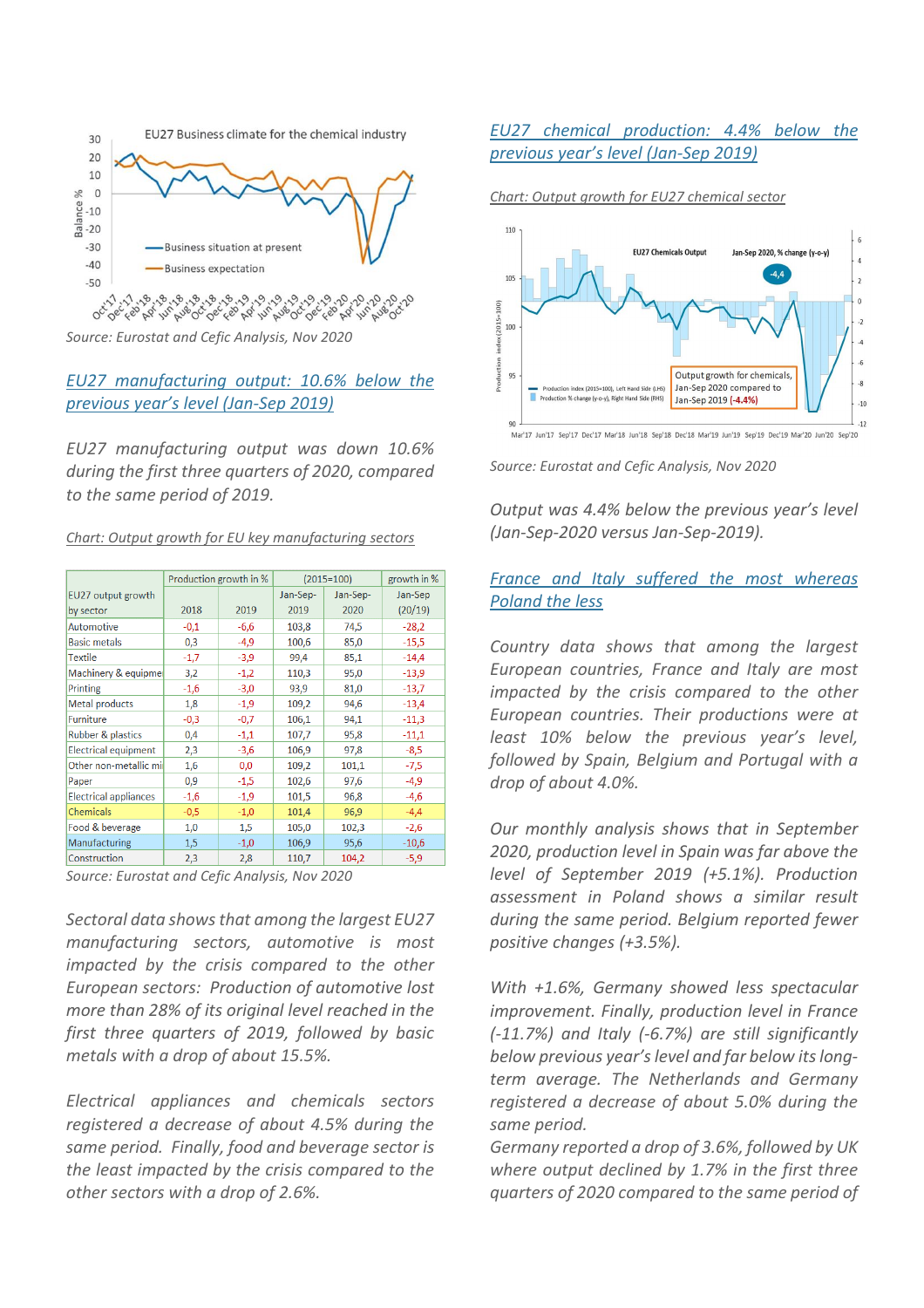*2019. Finally, output in Poland registered no changes during the same period.*





*Source: Eurostat and Cefic Analysis, Nov 2020*

*Italy: 10.2% below the previous year's level*



*Source: Eurostat and Cefic Analysis, Nov 2020*

## *Poland: Output at the same level as the previous year*



*Source: Eurostat and Cefic Analysis, Nov 2020*

*Germany: 3.5% below the previous year's level*



*Source: Eurostat and Cefic Analysis, Nov 2020*

#### *Poland: Output at the same level as the previous year*



#### *EU27 Sales: €31.5 billion below the previous year's level (Jan-Aug 2019, -9.0%)*

*EU27 producer prices were 5.0% below the first nine months level of 2019. Total sales (domestic and exports) in the EU27 chemical business posted a value of €318.2 billion for the first eight months of 2020, 9.0% below the previous year's level. The weak domestic demand in Europe and the deterioration of trade business environment are impacting negatively total sales. Capacity utilisation is still 7.7% below the previous year's level.*

## *Global chemical production: 1.8% below the previous year's level (Jan-Sep 2019)*

*Global chemical output declined by 1.8% in the first three quarters of 2020 compared to the same period of 2019. Output in China was 0.7% above the previous year's level (Jan-Sep 2019). The weak trend of key customer sectors globally slowed the growth of chemicals in all countries.*